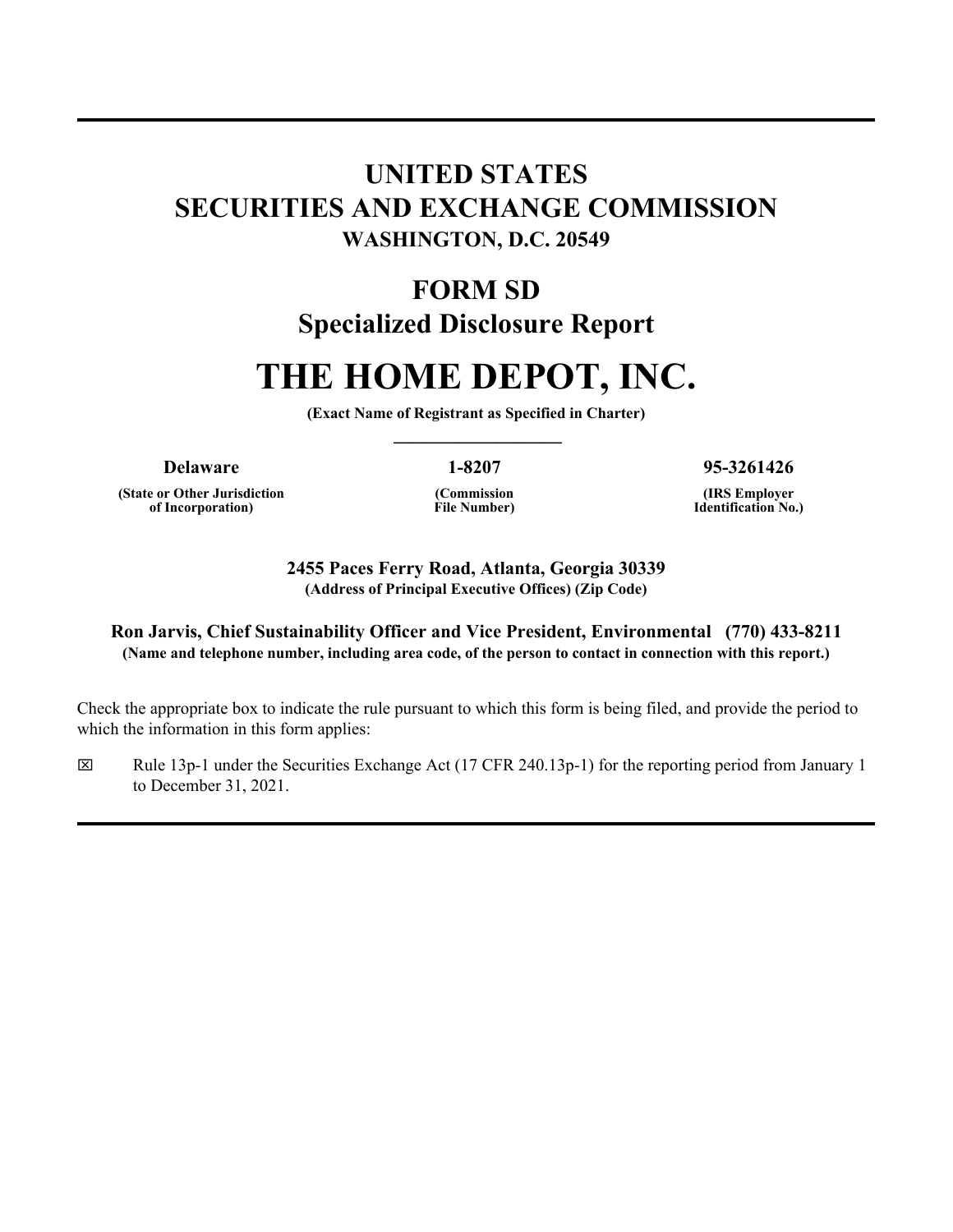#### **Section 1 - Conflict Minerals Disclosure**

#### **Item 1.01 Conflict Minerals Disclosure and Report**

#### **Conflict Minerals Disclosure**

In accordance with Rule 13p-1 under the Securities Exchange Act of 1934 ("Rule 13p-1"), The Home Depot, Inc. has filed this Specialized Disclosure Report ("Form SD") and Conflict Minerals Report for the calendar year ended December 31, 2021, and both reports are publicly available at https://corporate.homedepot.com/conflictminerals.

#### **Item 1.02 Exhibit**

The Home Depot Inc.'s Conflict Minerals Report for the calendar year ended December 31, 2021 is filed as Exhibit 1.01 to this Form SD.

**Section 2 - Exhibits**

#### **Item 2.01 Exhibits**

Exhibit  $1.01$  – Conflict Minerals Report as required by Items 1.01 and 1.02 of this Form.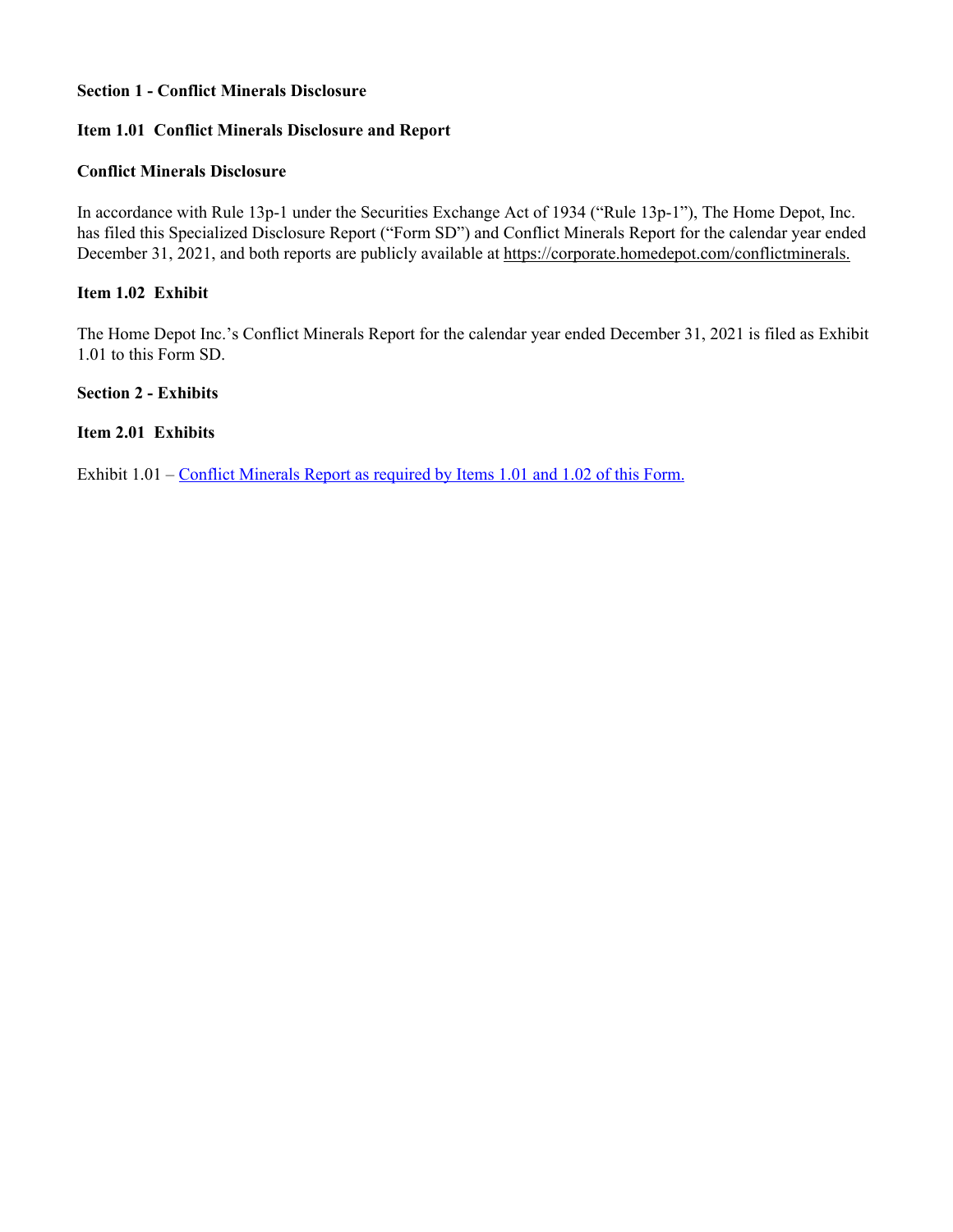# SIGNATURE

Pursuant to the requirements of the Securities Exchange Act of 1934, the registrant has duly caused this report to be signed on its behalf by the duly authorized undersigned.

THE HOME DEPOT, INC.

| By:    | /s/ Teresa Wynn Roseborough                                               | May 26, 2022 |
|--------|---------------------------------------------------------------------------|--------------|
| Name:  | Teresa Wynn Roseborough                                                   | (Date)       |
| Title: | <b>Executive Vice President, General</b><br>Counsel & Corporate Secretary |              |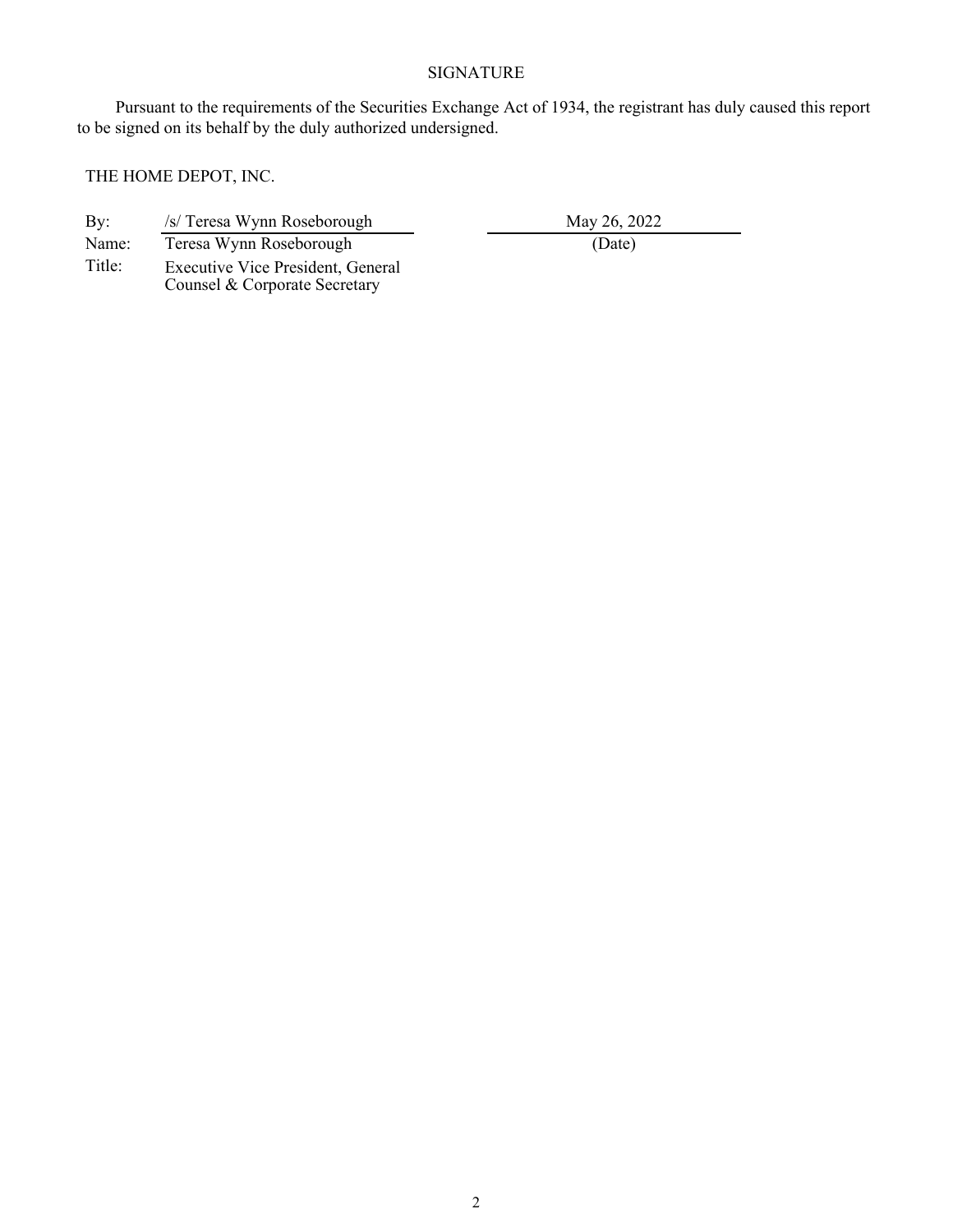## **Conflict Minerals Report of The Home Depot, Inc. for the Calendar Year Ended December 31, 2021**

This is the Conflict Minerals Report ("CMR") of The Home Depot, Inc. for the reporting period from January 1 to December 31, 2021, in accordance with Rule 13p-1 under the Securities Exchange Act of 1934 ("Rule 13p-1"). When we refer to "The Home Depot," the "Company," "we," "us" or "our" in this report, we are referring to The Home Depot, Inc. and its consolidated subsidiaries.

#### **Overview**

This CMR provides a description of the measures that The Home Depot has taken to determine the origin of the gold, tantalum, tin and tungsten ("conflict minerals" or "3TG") that were necessary to the functionality or production of products that the Company contracted to manufacture in 2021. The products that we contracted to manufacture (the "Covered Products") during the reporting period are: Flooring, Hardware, Tools, Electrical/Lighting, Indoor Garden, and Outdoor Garden.

Notwithstanding our due diligence process described herein, we are unable to determine the source of all conflict minerals that are necessary to the functionality or production of the Covered Products or whether these conflict minerals directly or indirectly financed or benefited armed groups in the Democratic Republic of the Congo and adjoining countries (the "Covered Countries").

#### **Reasonable Country of Origin Inquiry**

#### Introduction

We engaged a third-party service provider to assist us with data collection and aggregation. Together, we worked with our suppliers to collect information about the presence and sourcing of 3TG used in the Covered Products. Information regarding the presence of 3TG in a supplier's products and the source of such 3TG, if present, was collected and stored using an online platform that utilized the Conflict Minerals Reporting Template (the "Template") developed by the Responsible Minerals Initiative ("RMI"), which was founded by members of the Responsible Business Alliance and the Global e-Sustainability Initiative.

#### Products in Scope

We compiled a list of all Covered Products and worked with our third-party service provider to determine which Covered Products were in scope for potential use of 3TG and therefore required a Reasonable Country of Origin Inquiry ("RCOI").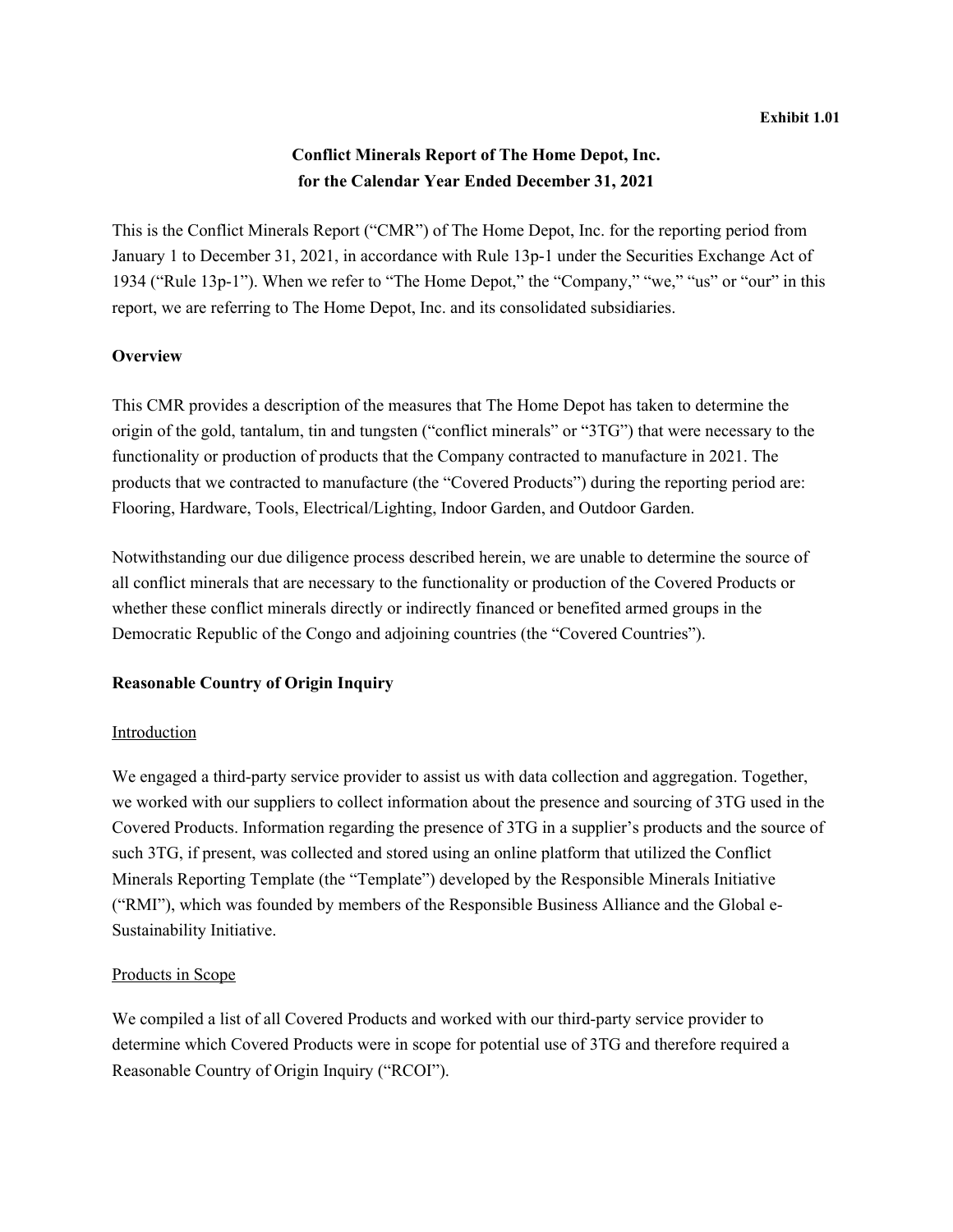#### Supplier Engagement

We identified the suppliers with whom we contract directly ("Tier 1 Suppliers") for the in-scope Covered Products and contacted them as a part of the RCOI process.

The RCOI began with an introduction email from us to the Tier 1 Suppliers describing our Conflict Minerals Compliance Program (the "CMCP") requirements. The Tier 1 Suppliers then were sent a followup email containing registration information and a request to complete the Template. Non-responsive Tier 1 Suppliers received several follow-up contacts to encourage completion of the Template. The Tier 1 Suppliers that remained non-responsive were contacted and offered assistance. This assistance included, but was not limited to, further information about the CMCP, an explanation of why the information was being collected, a review of how the information would be used, and clarification regarding how the required information could be provided. Tier 1 Suppliers who failed to respond to our earlier contacts received a re-invitation to the platform. They were also contacted by our managers who maintain direct relationships with these suppliers and were further urged to respond in a timely manner.

### **Due Diligence Program Design**

Following completion of the RCOI, we proceeded to the due diligence process to determine the source of any 3TG in the Covered Products. We conducted a due diligence process based on the Organization for Economic Cooperation and Development's ("OECD's") Due Diligence Guidance for Responsible Supply Chains of Minerals from Conflict-Affected and High-Risk Areas and accompanying Supplements<sup>1</sup> (the "OECD Guidance").

The OECD Guidance has established a five-step framework for due diligence as a basis for responsible global supply chain management of minerals from conflict-affected and high-risk areas. This framework consists of the following elements:

- 1. Establish strong company management systems ("Step One");
- 2. Identify and assess risk in the supply chain ("Step Two");
- 3. Design and implement a strategy to respond to identified risks ("Step Three");
- 4. Carry out independent third-party audit of supply chain due diligence at identified points in the supply chain ("Step Four"); and
- 5. Report on supply chain due diligence ("Step Five").

#### **Due Diligence Program Execution**

Consistent with the framework above and in furtherance of our Conflict Minerals due diligence for 2021, we performed the following measures:

<sup>&</sup>lt;sup>1</sup> OECD Due Diligence Guidance for Responsible Supply Chains of Minerals from Conflict-Affected and High-Risk Areas, 2016, http://www.oecd.org/daf/inv/mne/OECD-Due-Diligence-Guidance-Minerals-Edition3.pdf.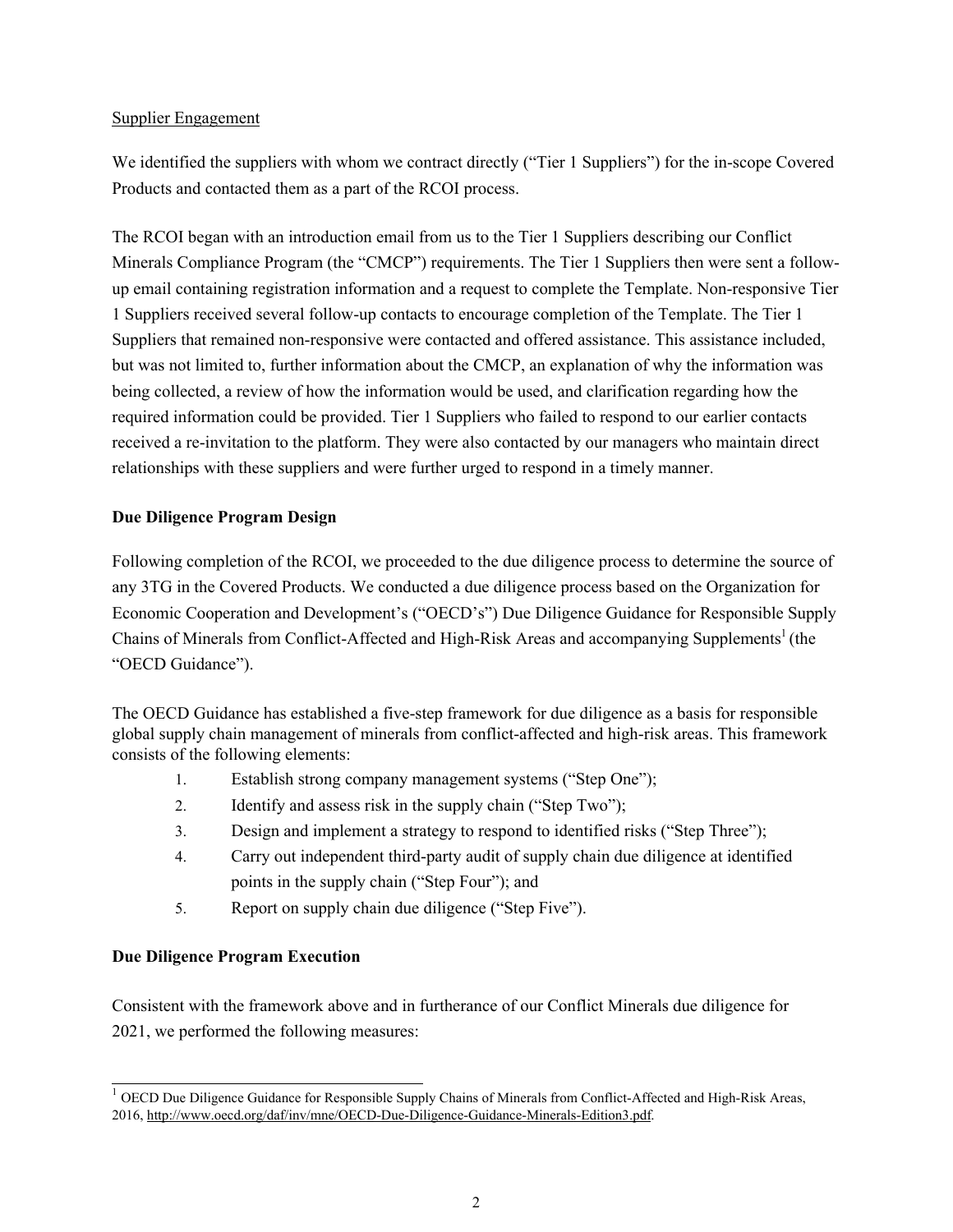#### **OECD Guidance Step One:** *Establish strong company management systems*

(a) We maintained a policy relating to conflict minerals in our supply chain ("Conflict Minerals Policy"). Our Conflict Minerals Policy is publicly available at https:// corporate.homedepot.com/conflictminerals. It states:

#### The Home Depot Conflict Minerals Policy

The Home Depot is committed to ensuring compliance with Section 1502 of the Dodd-Frank Wall Street Reform and Consumer Protection Act relating to trade in conflict minerals.

The conflict minerals law was enacted to address the exploitation and trade of certain minerals that contribute to violence and human rights abuses in the Democratic Republic of the Congo and its neighboring countries in Africa ("Covered Countries"). The law requires public companies to report to the U.S. Securities and Exchange Commission and disclose information annually about whether the defined conflict minerals – gold, columbite-tantalite (tantalum), cassiterite (tin), and wolframite (tungsten) – are necessary to the functionality or production of products they manufacture or contract to manufacture, and, if so, whether those conflict minerals are sourced from smelters or refiners that have been certified as "DRC conflict free".

The Home Depot is committed to the responsible sourcing of materials for our products, and we expect that our suppliers are likewise committed to responsible sourcing. We expect all suppliers manufacturing our products to partner with us to provide appropriate information and conduct necessary due diligence in order to facilitate our compliance with the conflict minerals law. We further expect all suppliers manufacturing our products to adopt sourcing practices to obtain products and materials from suppliers not involved in funding conflict in the Covered Countries.

The Home Depot provides a Supplier AlertLine for the exclusive use of suppliers to report violations of company policies, including the Conflict Minerals Policy. Suppliers may contact the Supplier AlertLine at THDsupplieralertline.com or by using the following toll-free numbers:

- United States and Canada: 1-800-435-3152
- Mexico: 001-888-765-8153
- China: 400-8-801-045
- India: (Access Code) 000-117, (Dial) 800-435-3152
- Vietnam: (Access Code) 1-201-0288, (Dial) 800-435-3152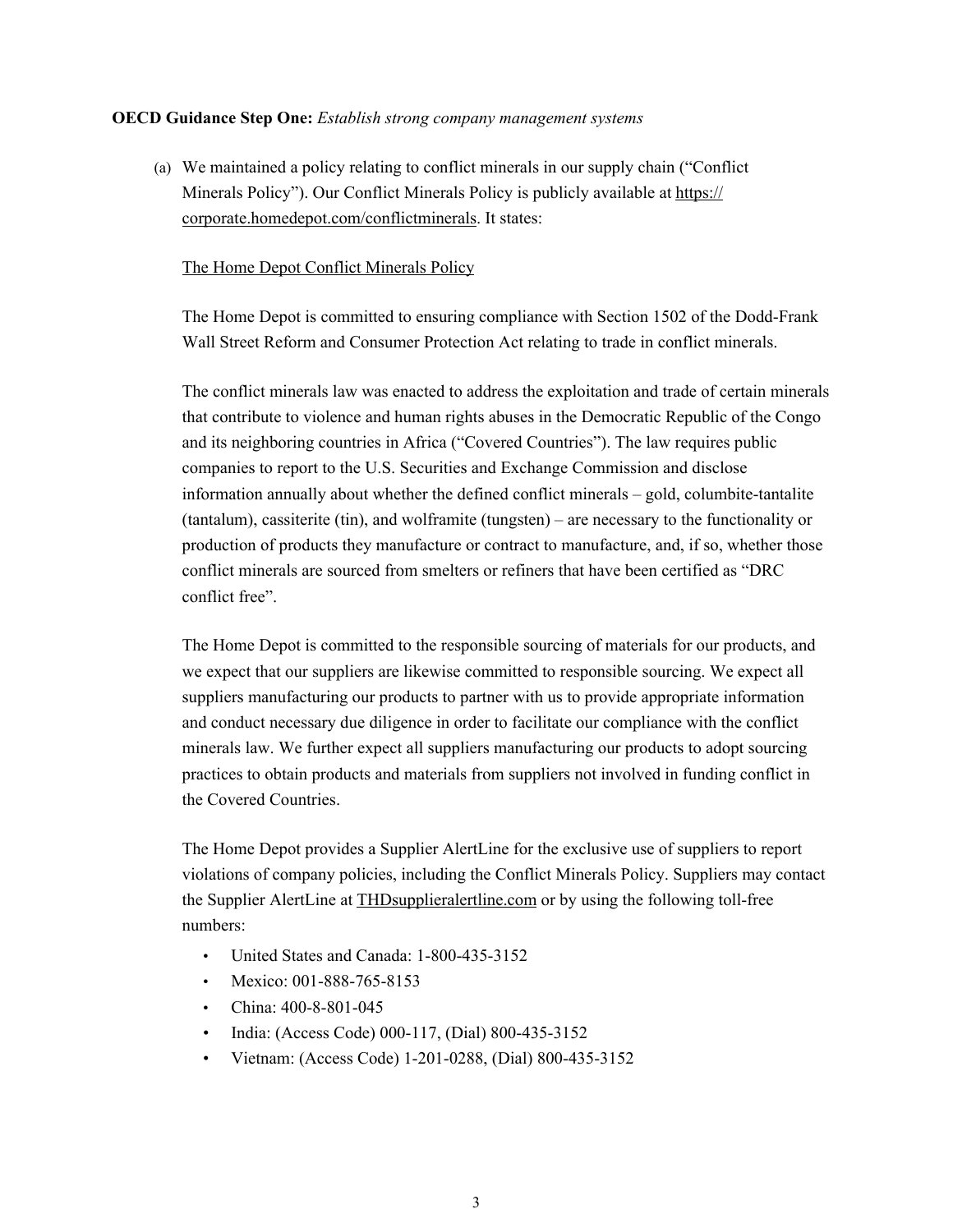(b) We continued to include the Conflict Minerals Policy in our current Supplier Buying Agreement.

#### **OECD Guidance Step Two:** *Identify and assess risk in the supply chain*

- (a) After completion of the RCOI, as described above, Tier 1 Suppliers who indicated that 3TG was necessary to the functionality or production of Covered Products supplied to us were asked to provide information through the Template regarding the sourcing and origin of the 3TG (i.e., the 3TG smelters or refiners, or "SORs"). To the extent applicable, where a Tier 1 Supplier did not provide detailed information about the SORs in its supply chain, we contacted the applicable suppliers of the Tier 1 Suppliers ("Tier 2 Suppliers"), and subsequent tiers of suppliers as needed to obtain the necessary information, using the contact procedures explained above. Collectively, the Tier 1 Suppliers, Tier 2 Suppliers and any suppliers working backward from the Tier 2 Suppliers are referred to in this report as "Suppliers".
- (b) Based on information provided by the Suppliers, we used the following criteria to determine which Covered Products that contained 3TG necessary to the functionality or production of such product to include in the due diligence process:
	- i. The Suppliers reported sourcing from the Covered Countries;
	- ii. The SOR data indicated sourcing from a mine located in the Covered Countries;
	- iii. The SOR reportedly sourced from a mine located in the Covered Countries (based on information contained within the third-party service provider's system, from independent certification programs, or from internet research/available public reports);
	- iv. There was an indication that the SOR sourced from a Covered Country or a country that is known for smuggling or exporting 3TG out of a Covered Country; or
	- v. Information provided about a SOR indicated the origin of the materials was not from a known reserve for the given metal.
- (c) We evaluated the responses we received from Suppliers. Suppliers were contacted to address issues, including: implausible statements regarding no presence of 3TG; incomplete data on their Templates; responses that did not identify SORs; responses that indicated sourcing location without complete supporting information from the supply chain; and organizations that were identified as SORs, but not verified as such through further analysis and research.
- (d) When SOR data was obtained, we used the existing SOR database of our third-party service provider, the RMI's list of SORs, internet research, and other resources (e.g., government databases and industry and trade organization lists) to verify whether entities identified as SORs are actually 3TG SORs. Where we found that an entity named as a SOR was not directly involved in the smelting or recycling of the relevant metal, the Supplier that provided this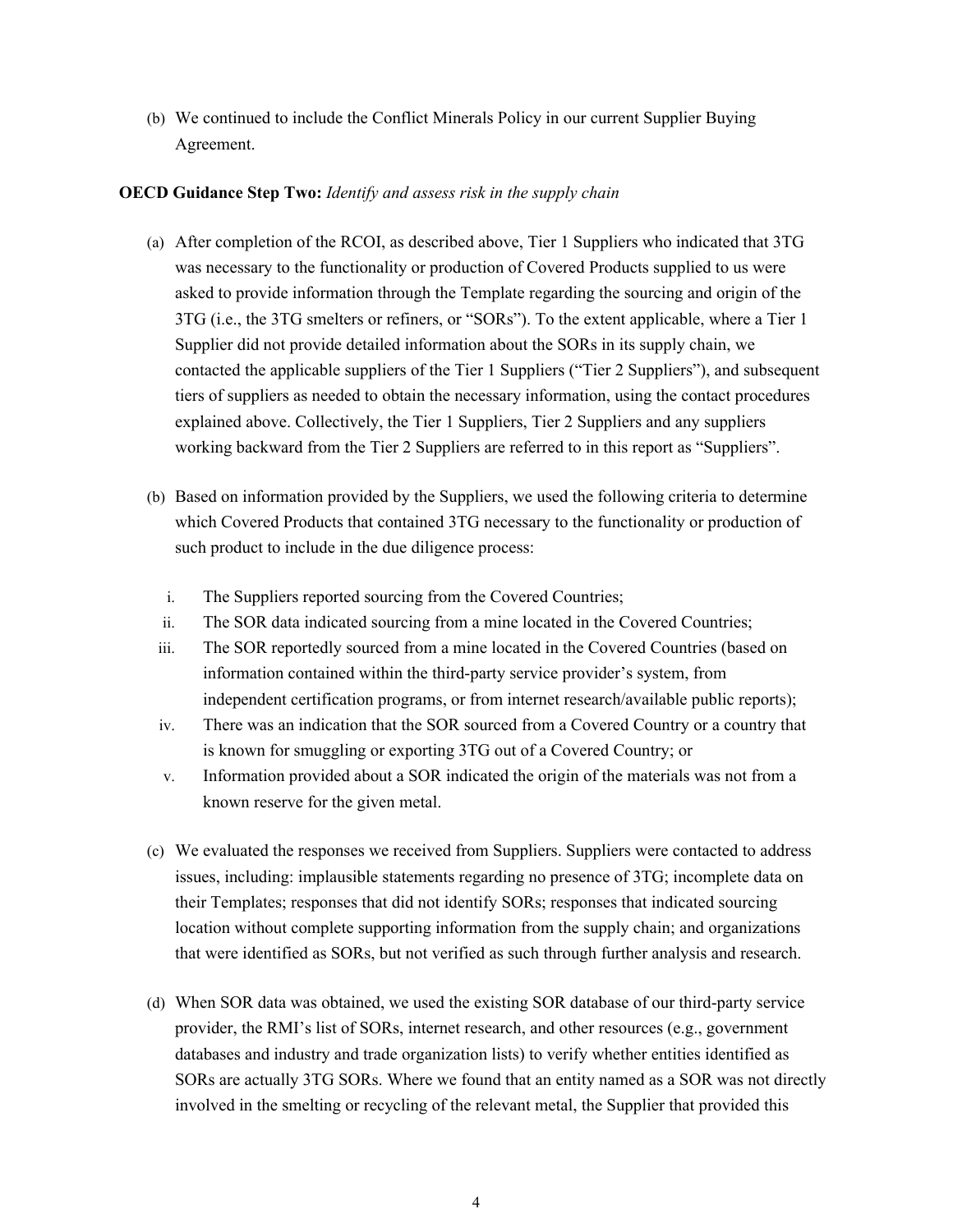information was contacted to attempt to obtain additional information about the origin of the materials or information about its direct suppliers. If contact information was provided, or could be obtained, for the entity listed as a SOR, the listed entity was also contacted to obtain additional information about the origin of materials used. We also investigated Supplier statements that a SOR did not source from the Covered Countries when the stated sourcing location (country of mine origin) was not a known reserve for the given metal.

#### **OECD Guidance Step Three:** *Design and implement a strategy to respond to identified risks*

- (a) We reported the findings of our supply chain risk assessment as outlined in this CMR to our General Counsel and supply chain senior leadership.
- (b) We took such risk mitigation efforts as we deemed to be appropriate based on the findings of our supply chain risk assessment. These risk mitigation efforts were determined by taking into account the particular facts, circumstances and risks identified with respect to our supply chain over the course of 2021.
- (c) To mitigate the risk that our necessary 3TG benefit armed groups, we intend to engage in the additional measures discussed under "Addressing Identified Risks" below.

**OECD Guidance Step Four:** *Carry out independent third-party audit of supply chain due diligence at identified points in the supply chain*

In connection with our due diligence, we utilized information made available by the RMI (which administers the Responsible Minerals Assurance Process), the London Bullion Market Association ("LBMA"), and the Responsible Jewellery Council ("RJC") concerning independent third-party audits of smelters and refiners.

#### **OECD Guidance Step Five:** *Report on supply chain due diligence*

We filed a Form SD and this Conflict Minerals Report with the Securities and Exchange Commission and made available on our website this Conflict Minerals Report and the Form SD.

#### **Summary of Findings**

A total of 21 Tier 1 Suppliers were identified as in-scope for conflict mineral regulatory purposes and contacted as part of the RCOI process. The response rate among these Suppliers was one hundred percent (100%). Sixty-two percent (62%) of the Suppliers indicated one or more of the conflict minerals as necessary to the functionality or production of the Covered Products.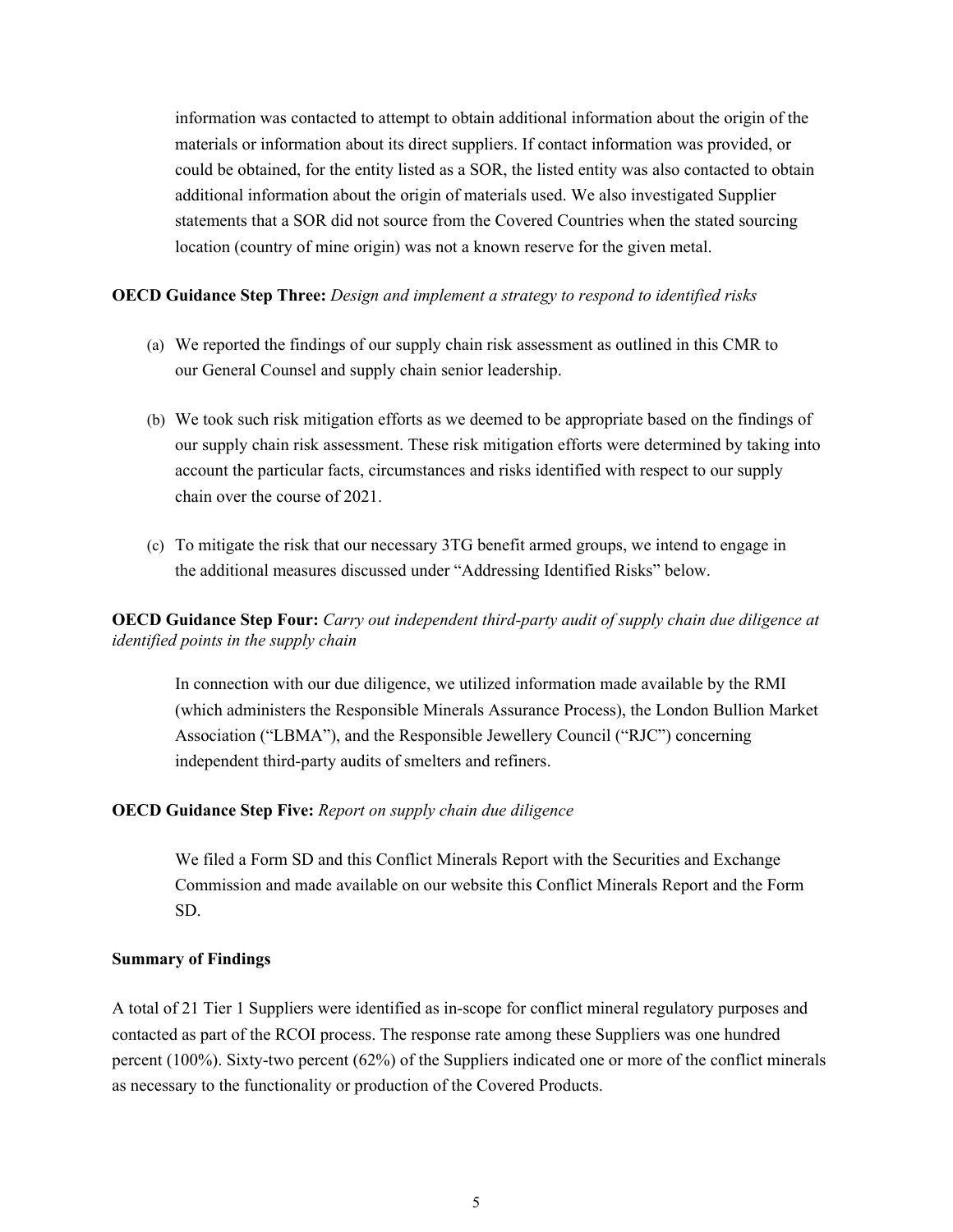Based on the information provided by our Tier 1 Suppliers and our own due diligence efforts with known smelters and refiners through December 31, 2021, we believe that the facilities that may have been used to process the conflict minerals in the Covered Products include the 311 SORs listed in Annex I, seven of which are listed in Annex I for processing multiple different metals. Based on review of certain SOR databases, there was an indication of sourcing from the Covered Countries for 48 out of the 311 uniquely identified SORs. Of the 48 SORs with an indication of sourcing in the Covered Countries, 43 were certified as DRC Conflict Free by either the RMI, LBMA or RJC.

In 2021, we were successful in obtaining a 100% survey response rate from our Tier 1 Suppliers. Notwithstanding the due diligence process described above, we do not have sufficient information to conclusively determine whether any 3TG originating in the Covered Countries was included in our Covered Products and, if so, whether the 3TG was from recycled or scrap sources, and whether or not these conflict minerals directly or indirectly financed or benefited armed groups in the Covered Countries. Based on the information provided by our Tier 1 Suppliers and SORs, as well as from the RMI and other sources, however, we believe that the countries of origin of the conflict minerals contained in our Covered Products include the countries listed in Annex II below, as well as recycled and scrap sources.

#### **Addressing Identified Risks**

In 2021, our efforts continued to be focused on collecting and disseminating information from our Tier 1 Suppliers on their sourcing practices using the Template and creating a database for that information. In 2021, as part of its annual assessment of products in scope, the Company continued to exclude any supplier of products where the supplier merely affixed Company brands, trademarks, logos, or labels to generic products manufactured by a third party, as permitted by Securities and Exchange Commission guidance. As a result, the total number of in-scope Tier 1 suppliers decreased to 21 in 2021, from 91 in 2020.

In the 2022 reporting year, we will continue our Supplier engagement process with an aim to decrease the number of Covered Products with 3TG of indeterminate origin. We expect that our 2022 efforts will include:

- Reviewing and updating the list of Covered Products and associated Tier 1 Suppliers designated as in-scope as needed;
- Re-engaging each in-scope Tier 1 Supplier to verify and update sourcing information as needed; and
- Continuing to work with Suppliers to gain information about supply chain actors closer upstream to the smelter or refiner to facilitate the exchange of information on the origin of 3TG.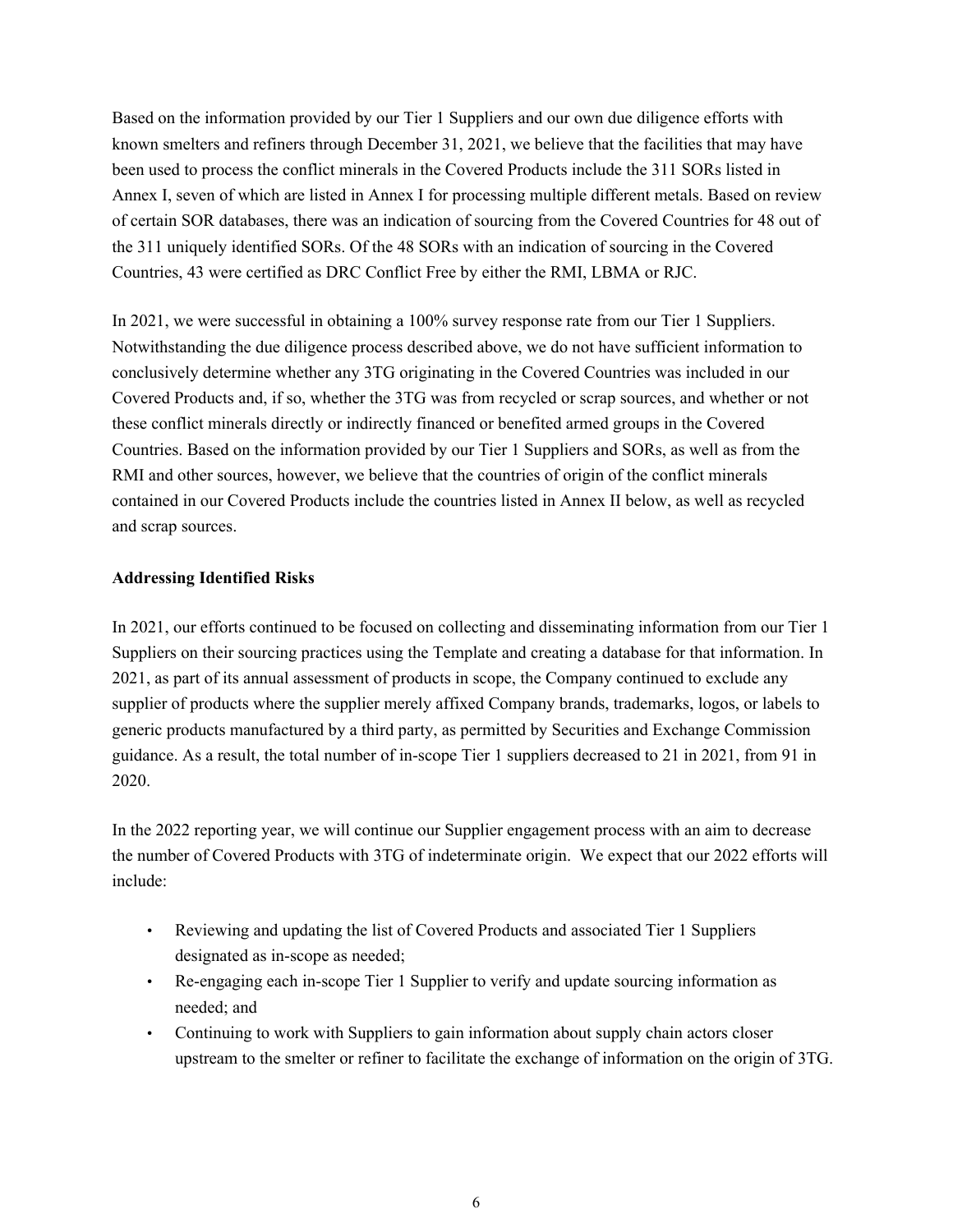We intend to undertake the following steps during the 2022 reporting year to further mitigate the risk that our Covered Products contain conflict minerals that benefit armed groups in the Covered Countries:

- Continuing to engage with Tier 1 Suppliers to obtain current, accurate and complete information about the supply chain;
- Encouraging Tier 1 Suppliers to implement responsible sourcing and to encourage their smelters and refiners to obtain a "conflict-free" certification from an independent, third-party auditor; and
- Engaging in industry initiatives encouraging "conflict-free" supply chains.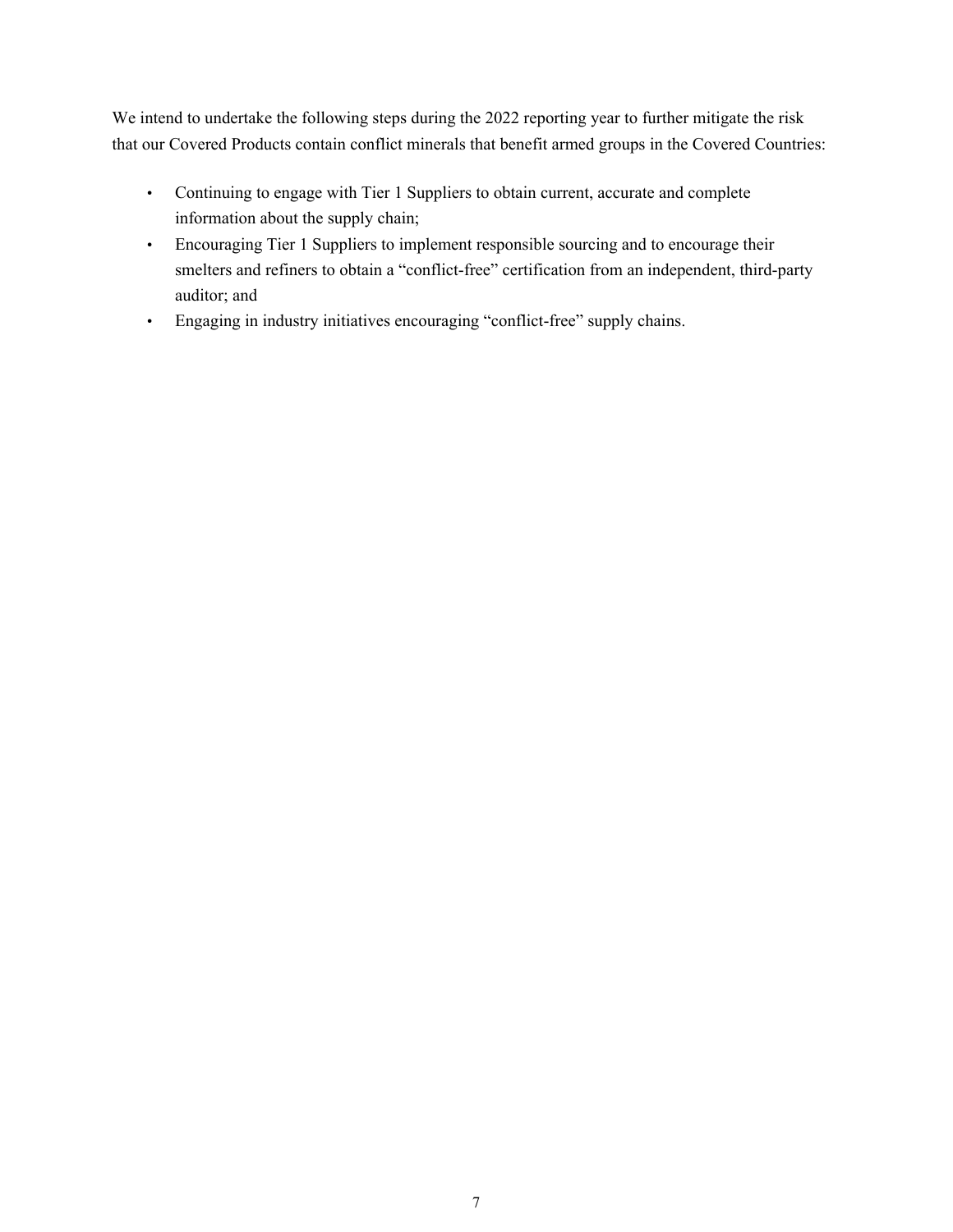# **ANNEX I**

| Metal    | <b>Smelter or Refiner Name</b>                                 |
|----------|----------------------------------------------------------------|
| Gold     | 8853 S.p.A.*                                                   |
| Tungsten | A.L.M.T. TUNGSTEN Corp.*                                       |
| Gold     | Abington Reldan Metals, LLC                                    |
| Tungsten | <b>ACL Metais Eireli*</b>                                      |
| Gold     | Advanced Chemical Company*                                     |
| Gold     | African Gold Refinery                                          |
| Gold     | Aida Chemical Industries Co., Ltd.*                            |
| Tungsten | Albasteel Industria e Comercio de Ligas Para Fundicao Ltd.     |
| Gold     | Al Etihad Gold Refinery DMCC*                                  |
| Gold     | <b>Alexy Metals</b>                                            |
| Gold     | Allgemeine Gold-und Silberscheideanstalt A.G.*                 |
| Gold     | Almalyk Mining and Metallurgical Complex (AMMC)*               |
| Tin      | Alpha $\overline{\ast}$                                        |
| Tantalum | AMG Brasil*                                                    |
| Gold     | AngloGold Ashanti Corrego do Sitio Mineracao*                  |
| Tin      | An Vinh Joint Stock Mineral Processing Company                 |
| Gold     | Argor-Heraeus S.A.*                                            |
| Tungsten | Artek LLC                                                      |
| Gold     | Asahi Pretec Corp.*                                            |
| Gold     | Asahi Refining Canada Ltd.*                                    |
| Gold     | Asahi Refining USA Inc.*                                       |
| Gold     | Asaka Riken Co., Ltd.*                                         |
| Tungsten | Asia Tungsten Products Vietnam Ltd.*                           |
| Gold     | Atasay Kuyumculuk Sanayi Ve Ticaret A.S.                       |
| Gold     | AU Traders and Refiners                                        |
| Gold     | <b>Augmont Enterprises Private Limited</b>                     |
| Gold     | Aurubis AG*                                                    |
| Gold     | Bangalore Refinery*                                            |
| Gold     | Bangko Sentral ng Pilipinas (Central Bank of the Philippines)* |
| Gold     | Boliden AB*                                                    |
| Gold     | C. Hafner GmbH + Co. KG*                                       |
| Gold     | C.I Metales Procesados Industriales SAS                        |
| Gold     | Caridad                                                        |
| Gold     | CCR Refinery - Glencore Canada Corporation*                    |
| Gold     | Cendres + Metaux S.A.*                                         |
| Gold     | CGR Metalloys Pvt Ltd.                                         |
| Tantalum | Changsha South Tantalum Niobium Co., Ltd.*                     |
| Tungsten | Chenzhou Diamond Tungsten Products Co., Ltd.*                  |
| Tin      | Chenzhou Yunxiang Mining and Metallurgy Co., Ltd.*             |
| Tin      | Chifeng Dajingzi Tin Industry Co., Ltd.*                       |
| Gold     | Chimet S.p.A.*                                                 |
| Tungsten | China Molybdenum Co., Ltd.*                                    |
| Tin      | China Tin Group Co., Ltd.*                                     |
| Tungsten | Chongyi Zhangyuan Tungsten Co., Ltd.*                          |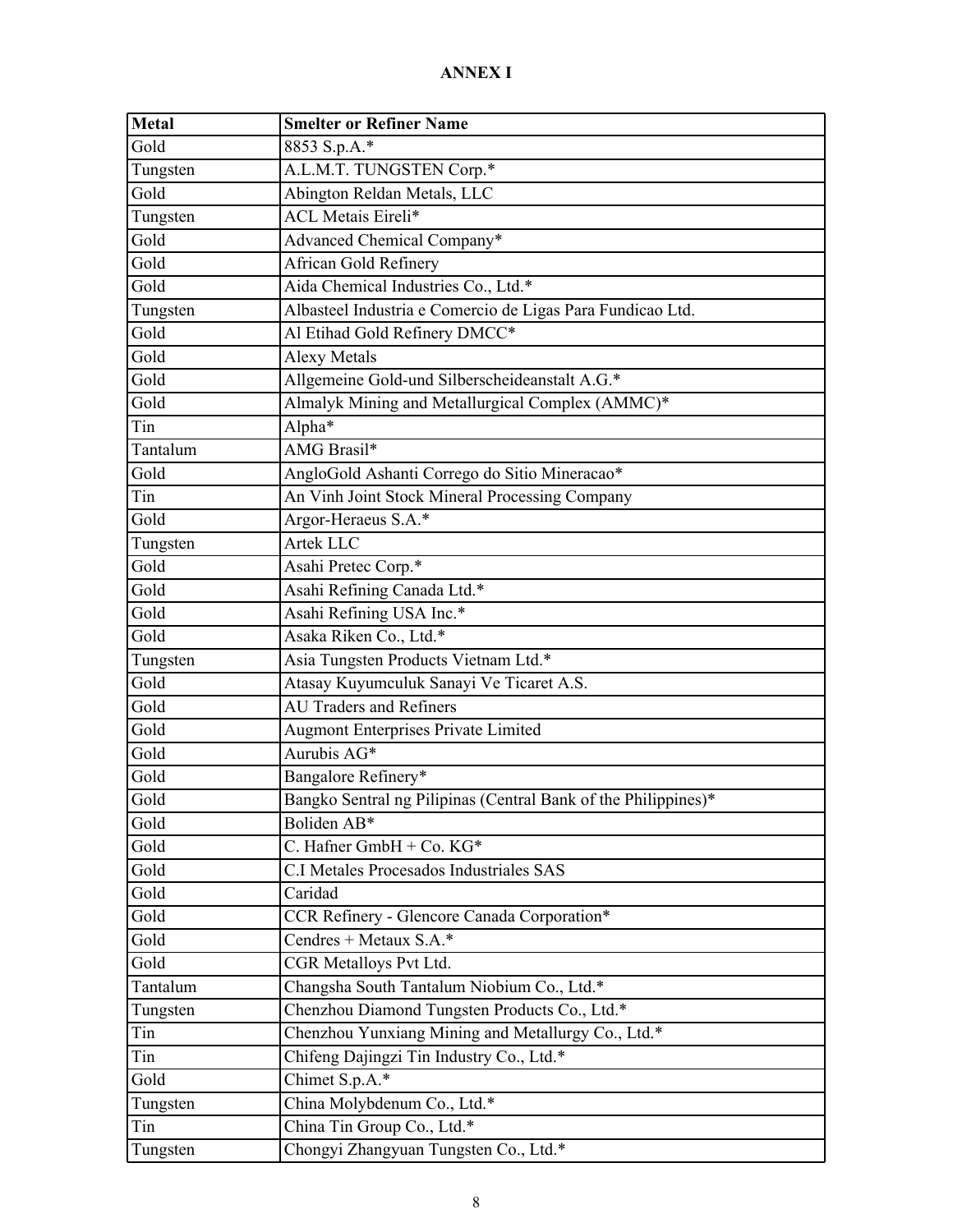| <b>Metal</b> | <b>Smelter or Refiner Name</b>                                                                  |
|--------------|-------------------------------------------------------------------------------------------------|
| Gold         | Chugai Mining*                                                                                  |
| Tungsten     | CNMC (Guangxi) PGMA Co., Ltd.                                                                   |
| Tin          | CRM Fundicao De Metais E Comercio De Equipamentos Eletronicos Do<br>Brasil Ltda                 |
| Tin          | CRM Synergies*                                                                                  |
| Tungsten     | Cronimet Brasil Ltda*                                                                           |
| Tin          | CV Venus Inti Perkasa                                                                           |
| Gold         | Daye Non-Ferrous Metals Mining Ltd.*                                                            |
| Tantalum     | D Block Metals, LLC*                                                                            |
| Gold         | Degussa Sonne / Mond Goldhandel GmbH                                                            |
| Gold         | Dijllah Gold Refinery FZC                                                                       |
| Gold         | DODUCO Contacts and Refining GmbH*                                                              |
| Tin          | Dongguan CiEXPO Environmental Engineering Co., Ltd.                                             |
| Gold/Tin     | Dowa*                                                                                           |
| Gold         | DSC (Do Sung Corporation)*                                                                      |
| Gold         | Eco-System Recycling Co., Ltd. East Plant*                                                      |
| Gold         | Eco-System Recycling Co., Ltd. North Plant*                                                     |
| Gold         | Eco-System Recycling Co., Ltd. West Plant*                                                      |
| Tin          | Electro-Mechanical Facility of the Cao Bang Minerals & Metallurgy Joint<br><b>Stock Company</b> |
| Tin          | EM Vinto*                                                                                       |
| Gold         | Emerald Jewel Industry India Limited (Unit 1)                                                   |
| Gold         | Emerald Jewel Industry India Limited (Unit 2)                                                   |
| Gold         | Emerald Jewel Industry India Limited (Unit 3)                                                   |
| Gold         | Emerald Jewel Industry India Limited (Unit 4)                                                   |
| Gold         | Emirates Gold DMCC*                                                                             |
| Tin          | Estanho de Rondonia S.A.*                                                                       |
| Tantalum     | Exotech Inc.                                                                                    |
| Tantalum     | F&X Electro-Materials Ltd.*                                                                     |
| Tin          | Fabrica Auricchio Industria e Comercio Ltda.*                                                   |
| Tin          | Fenix Metals*                                                                                   |
| Gold         | Fidelity Printers and Refiners Ltd.                                                             |
| Tantalum     | FIR Metals & Resource Ltd.*                                                                     |
| Gold         | Fujairah Gold FZC                                                                               |
| Tungsten     | Fujian Ganmin RareMetal Co., Ltd.*                                                              |
| Tungsten     | Ganzhou Haichuang Tungsten Co., Ltd.*                                                           |
| Tungsten     | Ganzhou Huaxing Tungsten Products Co., Ltd.*                                                    |
| Tungsten     | Ganzhou Jiangwu Ferrotungsten Co., Ltd.*                                                        |
| Tungsten     | Ganzhou Seadragon W & Mo Co., Ltd.*                                                             |
| Gold         | GCC Gujrat Gold Centre Pvt. Ltd.                                                                |
| Gold         | Geib Refining Corporation*                                                                      |
| Tin          | Geiju City Fuxiang Industry and Trade Co., Ltd.                                                 |
| Tin          | Gejiu Kai Meng Industry and Trade LLC                                                           |
| Tin          | Gejiu Non-Ferrous Metal Processing Co., Ltd.*                                                   |
| Tin          | Gejiu Yunxin Nonferrous Electrolysis Co., Ltd.*                                                 |
| Tin          | Gejiu Zili Mining and Metallurgy Co., Ltd.*                                                     |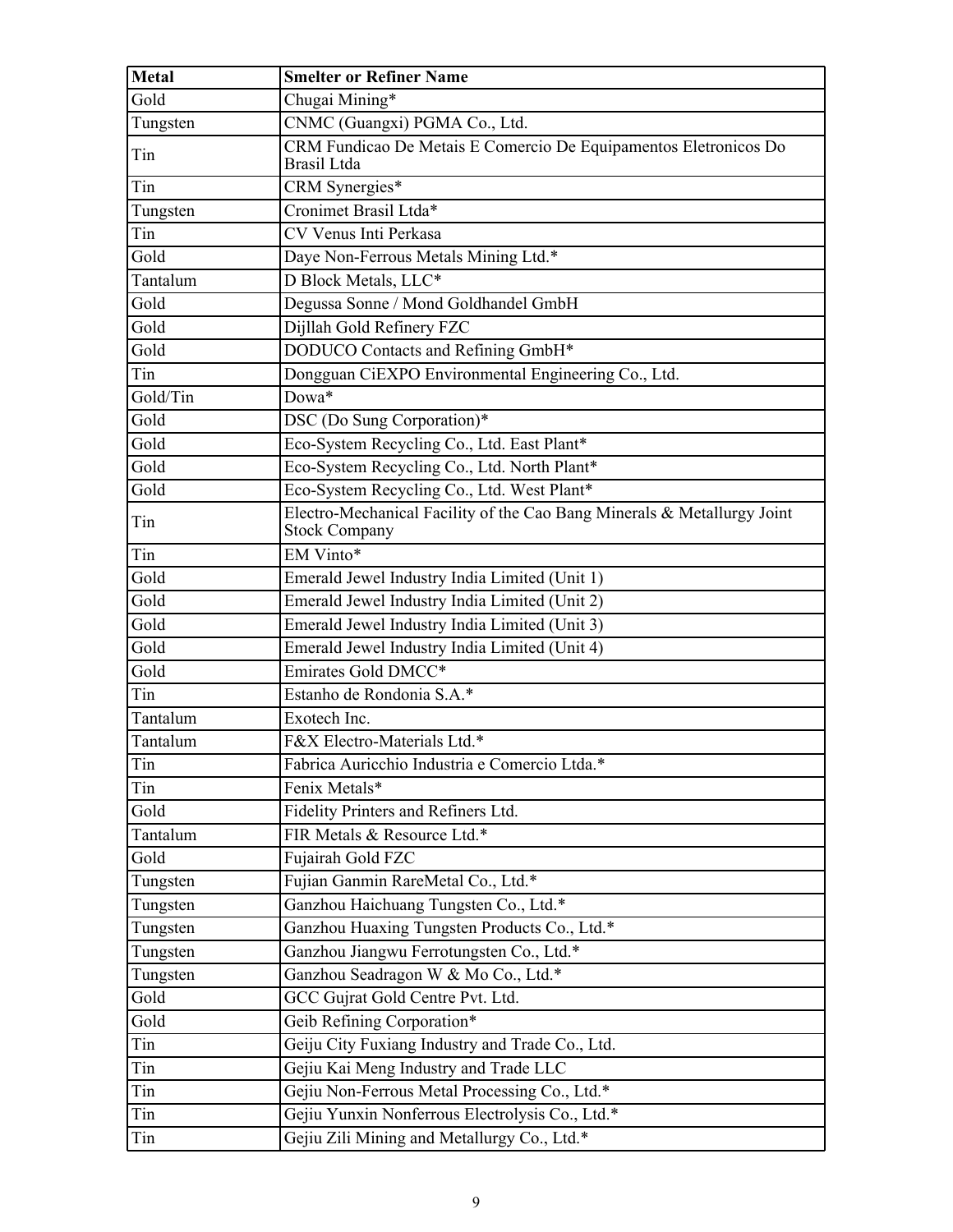| Metal    | <b>Smelter or Refiner Name</b>                                   |
|----------|------------------------------------------------------------------|
| Tantalum | Global Advanced Metals Aizu*                                     |
| Tantalum | Global Advanced Metals Boyertown*                                |
| Tungsten | Global Tungsten & Powders Corp.*                                 |
| Gold     | Gold Coast Refinery                                              |
| Gold     | Gold Refinery of Zijin Mining Group Co., Ltd.*                   |
| Gold     | Great Wall Precious Metals Co., Ltd. of CBPM*                    |
| Tin      | Guangdong Hanhe Non-Ferrous Metal Co., Ltd.*                     |
| Gold     | Guangdong Jinding Gold Limited                                   |
| Tungsten | Guangdong Xianglu Tungsten Co., Ltd.*                            |
| Gold     | Guoda Safina High-Tech Environmental Refinery Co., Ltd.          |
| Tantalum | H.C. Starck Hermsdorf GmbH*                                      |
| Tantalum | H.C. Starck Inc.*                                                |
| Tungsten | H.C. Starck Tungsten GmbH*                                       |
| Gold     | Hangzhou Fuchunjiang Smelting Co., Ltd.                          |
| Gold     | Heimerle + Meule GmbH*                                           |
| Tantalum | Hengyang King Xing Lifeng New Materials Co., Ltd.*               |
| Gold     | Heraeus Metals Hong Kong Ltd.*                                   |
| Tin      | HuiChang Hill Tin Industry Co., Ltd.*                            |
| Gold     | Hunan Chenzhou Mining Co., Ltd.                                  |
| Tungsten | Hunan Chenzhou Mining Co., Ltd.*                                 |
| Tungsten | Hunan Chunchang Nonferrous Metals Co., Ltd.*                     |
| Gold     | Hunan Guiyang yinxing Nonferrous Smelting Co., Ltd.              |
| Gold     | HwaSeong CJ CO., LTD.                                            |
| Tungsten | Hydrometallurg, JSC*                                             |
| Gold     | Inner Mongolia Qiankun Gold and Silver Refinery Share Co., Ltd.* |
| Gold     | <b>International Precious Metal Refiners</b>                     |
| Gold     | Ishifuku Metal Industry Co., Ltd.*                               |
| Gold     | Istanbul Gold Refinery*                                          |
| Gold     | Italpreziosi*                                                    |
| Gold     | JALAN & Company                                                  |
| Gold     | Japan Mint*                                                      |
| Tungsten | Japan New Metals Co., Ltd.*                                      |
| Tungsten | Jiangwu H.C. Starck Tungsten Products Co., Ltd.*                 |
| Gold     | Jiangxi Copper Co., Ltd.*                                        |
| Tantalum | Jiangxi Dinghai Tantalum & Niobium Co., Ltd.*                    |
| Tungsten | Jiangxi Gan Bei Tungsten Co., Ltd.*                              |
| Tungsten | Jiangxi Minmetals Gao'an Non-ferrous Metals Co., Ltd.            |
| Tin      | Jiangxi New Nanshan Technology Ltd.*                             |
| Tungsten | Jiangxi Tonggu Non-ferrous Metallurgical & Chemical Co., Ltd.*   |
| Tantalum | Jiangxi Tuohong New Raw Material*                                |
| Tungsten | Jiangxi Xinsheng Tungsten Industry Co., Ltd.*                    |
| Tungsten | Jiangxi Yaosheng Tungsten Co., Ltd.*                             |
| Tungsten | Jingmen Dewei GEM Tungsten Resources Recycling Co., Ltd.*        |
| Tantalum | JiuJiang JinXin Nonferrous Metals Co., Ltd.*                     |
| Tantalum | Jiujiang Tanbre Co., Ltd.*                                       |
| Tantalum | Jiujiang Zhongao Tantalum & Niobium Co., Ltd.*                   |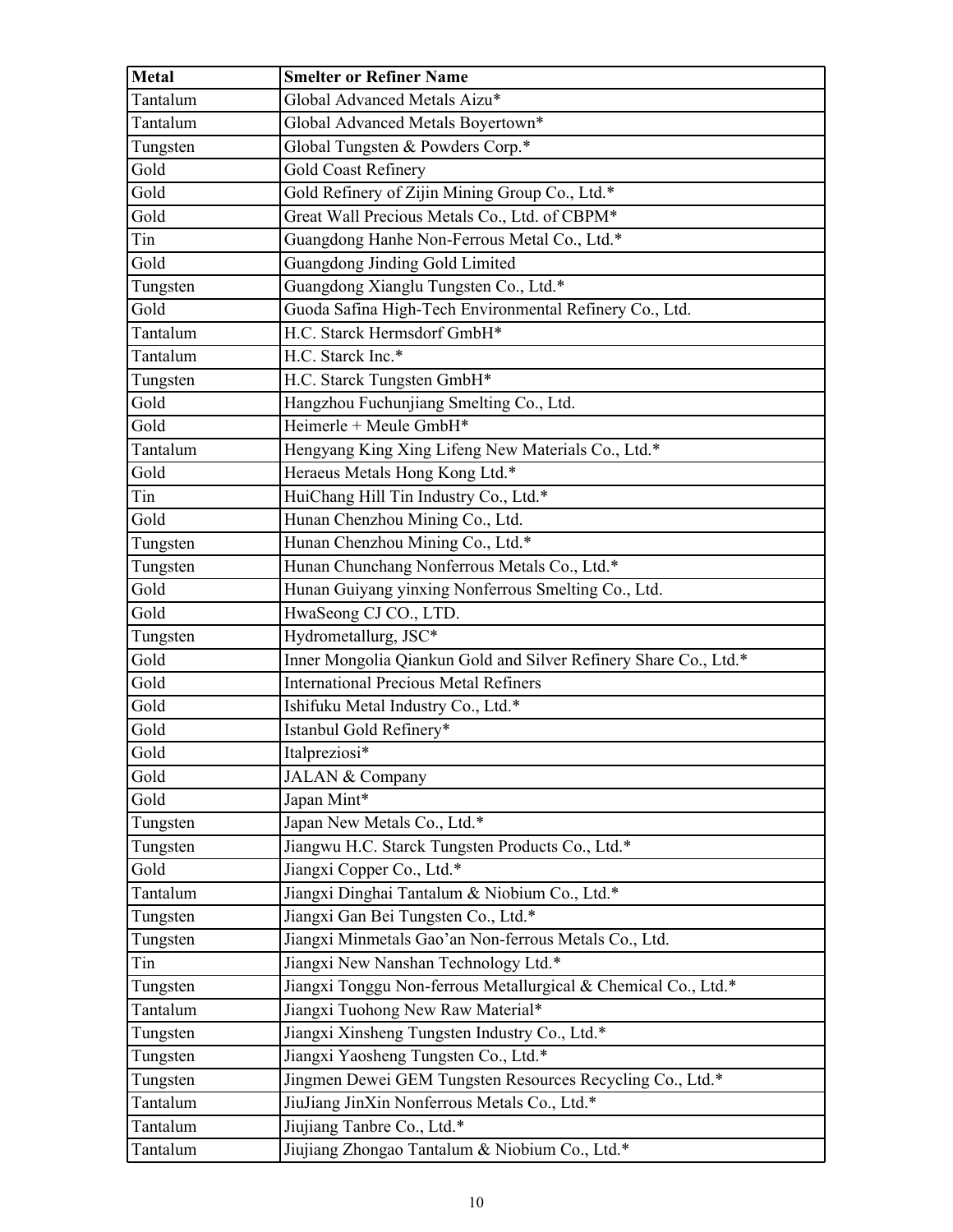| <b>Metal</b> | <b>Smelter or Refiner Name</b>                      |
|--------------|-----------------------------------------------------|
| Tungsten     | JSC "Kirovgrad Hard Alloys Plant"*                  |
| Gold         | JSC Ekaterinburg Non-Ferrous Metal Processing Plant |
| Gold         | <b>JSC</b> Uralelectromed                           |
| Gold         | JX Nippon Mining & Metals Co., Ltd.*                |
| Gold         | K.A. Rasmussen                                      |
| Gold         | Kaloti Precious Metals                              |
| Gold         | Kazakhmys Smelting LLC                              |
| Gold         | Kazzinc*                                            |
| Tungsten     | Kennametal Fallon*                                  |
| Tungsten     | Kennametal Huntsville*                              |
| Gold         | Kennecott Utah Copper LLC*                          |
| Tungsten     | KGETS CO., LTD.*                                    |
| Gold         | KGHM Polska Miedz Spolka Akcyjna*                   |
| Gold         | Kojima Chemicals Co., Ltd.*                         |
| Gold         | Korea Zinc Co., Ltd.*                               |
| Gold         | Kundan Care Products Ltd.                           |
| Gold         | Kyrgyzaltyn JSC                                     |
| Gold         | Kyshtym Copper-Electrolytic Plant ZAO               |
| Gold         | L'azurde Company For Jewelry                        |
| Tungsten     | Lianyou Metals Co., Ltd.*                           |
| Gold         | Lingbao Gold Co., Ltd.                              |
| Gold         | Lingbao Jinyuan Tonghui Refinery Co., Ltd.          |
| Gold         | L'Orfebre S.A.*                                     |
| Gold         | LS-NIKKO Copper Inc.*                               |
| Gold         | LT Metal Ltd.*                                      |
| Tin          | Luna Smelter, Ltd.*                                 |
| Gold         | Luoyang Zijin Yinhui Gold Refinery Co., Ltd.        |
| Tin          | Ma'anshan Weitai Tin Co., Ltd.*                     |
| Tin          | Magnu's Minerais Metais e Ligas Ltda.*              |
| Tin          | Malaysia Smelting Corporation (MSC)*                |
| Tungsten     | Malipo Haiyu Tungsten Co., Ltd.*                    |
| Gold         | Marsam Metals*                                      |
| Gold         | Materion*                                           |
| Gold         | Matsuda Sangyo Co., Ltd.*                           |
| Gold         | <b>MD</b> Overseas                                  |
| Tin          | Melt Metais e Ligas S.A.                            |
| Gold         | Metal Concentrators SA (Pty) Ltd.*                  |
| Tin          | Metallic Resources, Inc.*                           |
| Gold         | Metallix Refining Inc.                              |
| Tin          | Metallo Belgium N.V.*                               |
| Tin          | Metallo Spain S.L.U.*                               |
| Tantalum     | Metallurgical Products India Pvt., Ltd.*            |
| Gold         | Metalor Technologies (Hong Kong) Ltd.*              |
| Gold         | Metalor Technologies (Singapore) Pte., Ltd.*        |
| Gold         | Metalor Technologies (Suzhou) Ltd.*                 |
| Gold         | Metalor Technologies S.A.*                          |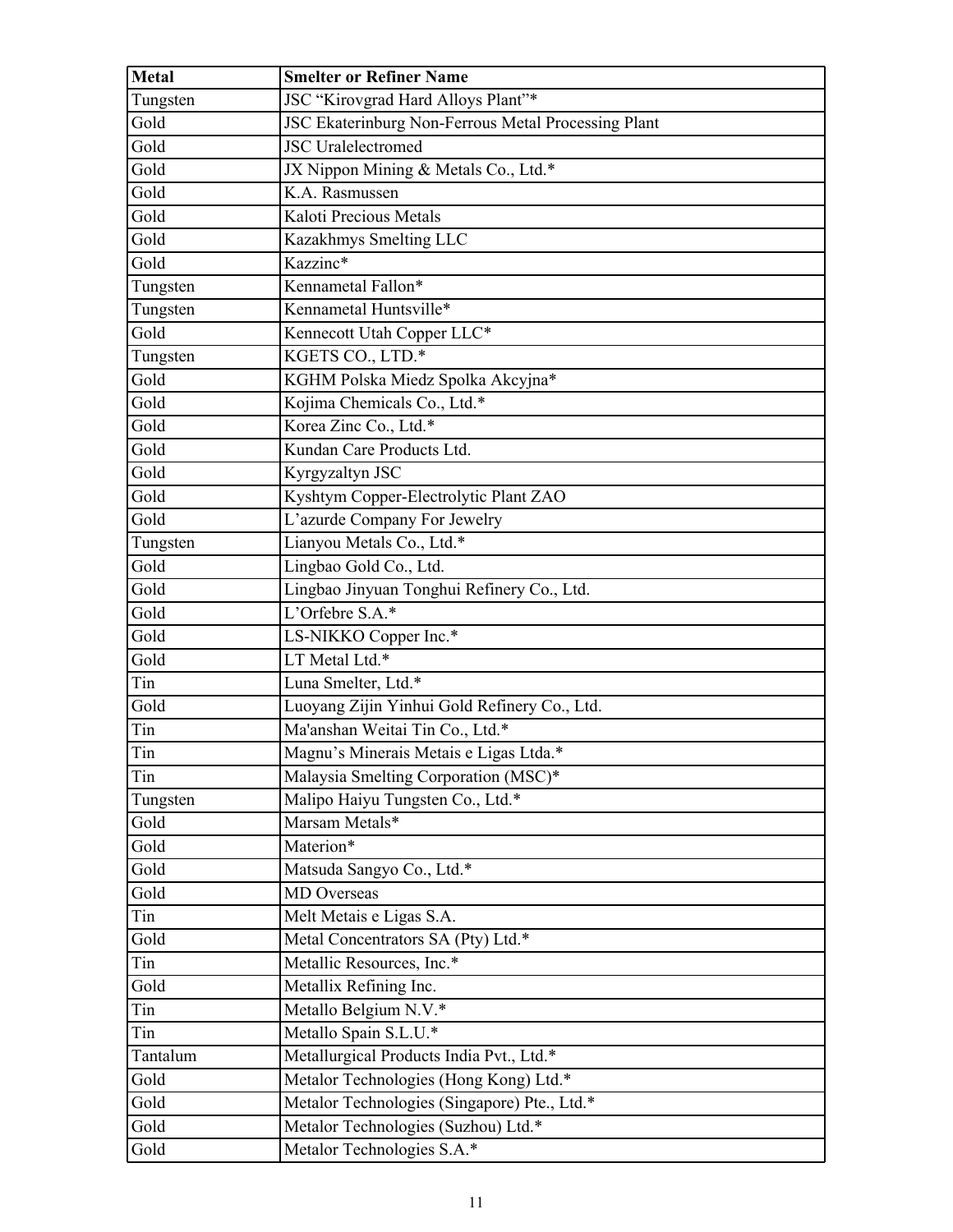| <b>Metal</b>  | <b>Smelter or Refiner Name</b>                                                 |
|---------------|--------------------------------------------------------------------------------|
| Gold          | Metalor USA Refining Corporation*                                              |
| Gold          | Metalurgica Met-Mex Penoles S.A. De C.V.*                                      |
| Tantalum/Tin  | Minercao Taboca S.A.*                                                          |
| Tin           | Minsur*                                                                        |
| Gold/Tin      | Mitsubishi Materials Corporation*                                              |
| Gold/Tantalum | Mitsui Mining and Smelting Co., Ltd.*                                          |
| Gold          | MMTC-PAMP India Pvt., Ltd.*                                                    |
| Gold/Tin      | Modeltech Sdn Bhd                                                              |
| Tungsten      | Moliren Ltd.*                                                                  |
| Gold          | Morris and Watson                                                              |
| Gold          | Moscow Special Alloys Processing Plant                                         |
| Gold          | Nadir Metal Rafineri San. Ve Tic. A.S.*                                        |
| Gold          | Navoi Mining and Metallurgical Combinat*                                       |
| Tin           | Nghe Tinh Non-Ferrous Metals Joint Stock Company                               |
| Gold          | NH Recytech Company*                                                           |
| Tungsten      | Niagara Refining LLC*                                                          |
| Gold          | Nihon Material Co., Ltd.*                                                      |
| Tantalum      | Ningxia Orient Tantalum Industry Co., Ltd.*                                    |
| Tin           | Novosibirsk Processing Plant Ltd.*                                             |
| Tantalum      | NPM Silmet AS*                                                                 |
| Tungsten      | NPP Tyazhmetprom LLC                                                           |
| Tin           | O.M. Manufacturing (Thailand) Co., Ltd.*                                       |
| Tin           | O.M. Manufacturing Philippines, Inc.*                                          |
| Gold          | Ogussa Osterreichische Gold- und Silber-Scheideanstalt GmbH*                   |
| Gold          | Ohura Precious Metal Industry Co., Ltd.*                                       |
| Gold          | OJSC "The Gulidov Krasnoyarsk Non-Ferrous Metals Plant" (OJSC<br>Krastsvetmet) |
| Tin           | Operaciones Metalurgicas S.A.*                                                 |
| Gold          | PAMP S.A.*                                                                     |
| Gold          | Pease & Curren                                                                 |
| Gold          | Penglai Penggang Gold Industry Co., Ltd.                                       |
| Tungsten      | Philippine Chuangxin Industrial Co., Inc.*                                     |
| Gold          | Planta Recuperadora de Metales SpA*                                            |
| Tin           | Pongpipat Company Limited                                                      |
| Tin           | Precious Minerals and Smelting Limited                                         |
| Gold          | Prioksky Plant of Non-Ferrous Metals                                           |
| Gold          | PT Aneka Tambang (Persero) Tbk*                                                |
| Tin           | PT Aries Kencana Sejahtera                                                     |
| Tin           | PT Artha Cipta Langgeng*                                                       |
| Tin           | PT ATD Makmur Mandiri Jaya*                                                    |
| Tin           | PT Babel Surya Alam Lestari*                                                   |
| Tin           | PT Bangka Serumpun*                                                            |
| Tin           | PT Bukit Timah                                                                 |
| Tin           | PT Menara Cipta Mulia*                                                         |
| Tin           | PT Mitra Stania Prima*                                                         |
| Tin           | PT Mitra Sukses Globalindo                                                     |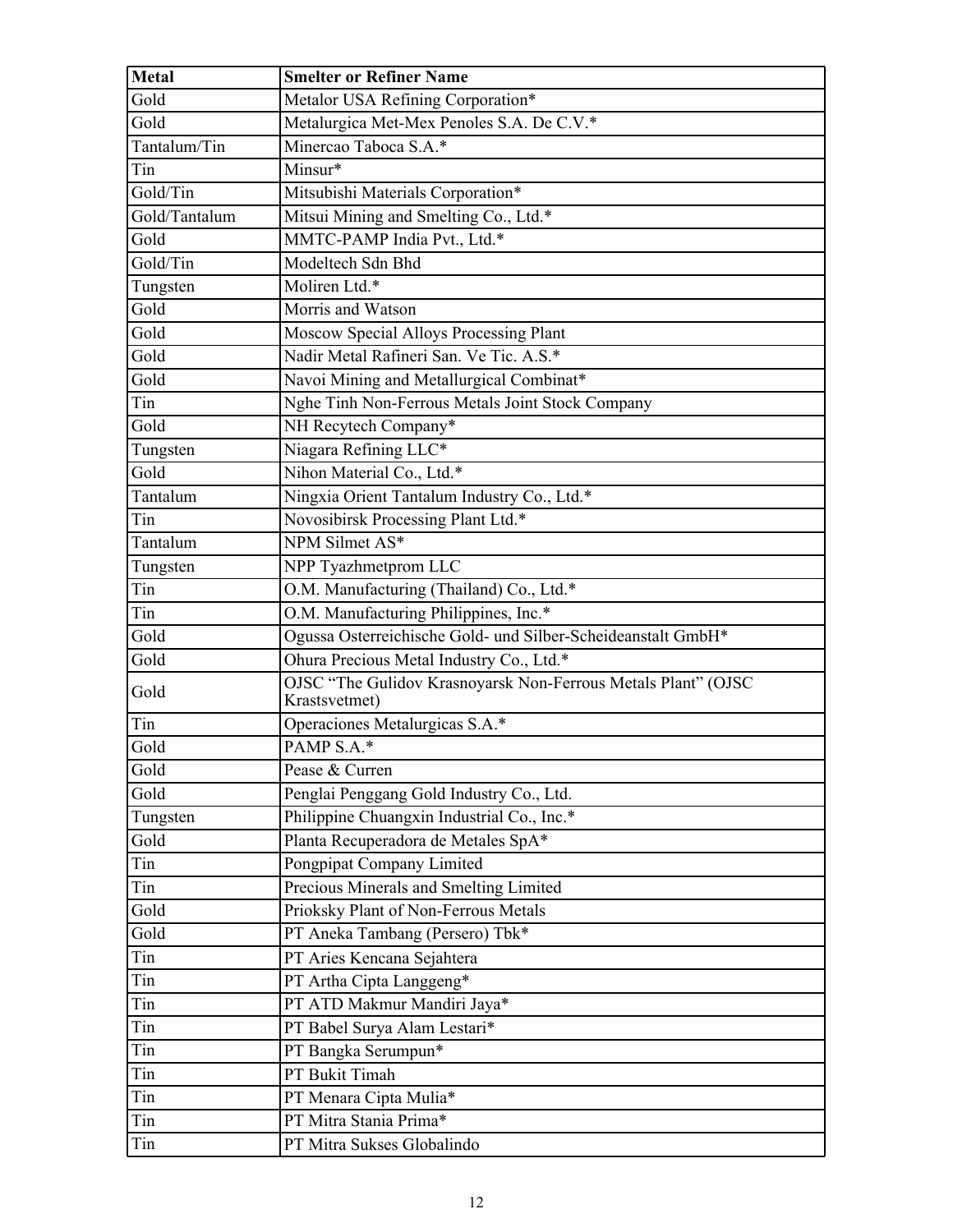| Metal        | <b>Smelter or Refiner Name</b>                                       |
|--------------|----------------------------------------------------------------------|
| Tin          | PT Prima Timah Utama*                                                |
| Tin          | PT Rajawali Rimba Perkasa*                                           |
| Tin          | PT Refined Bangka Tin*                                               |
| Tin          | PT Stanindo Inti Perkasa*                                            |
| Tin          | PT Sukses Inti Makmur                                                |
| Tin          | PT Timah Nusantara                                                   |
| Tin          | PT Timah Tbk Kundur*                                                 |
| Tin          | PT Timah Tbk Mentok*                                                 |
| Tin          | PT Tinindo Inter Nusa*                                               |
| Gold         | PX Precinox S.A.*                                                    |
| Gold         | QG Refining, LLC                                                     |
| Tantalum     | QuantumClean*                                                        |
| Gold         | Rand Refinery (Pty) Ltd.*                                            |
| Gold         | Refinery of Seemine Gold Co., Ltd.                                   |
| Gold         | REMONDIS PMR B.V.*                                                   |
| Tantalum/Tin | Resind Industria e Comercio Ltda.*                                   |
| Gold         | Royal Canadian Mint*                                                 |
| Tin          | Rui Da Hung*                                                         |
| Gold         | SAAMP*                                                               |
| Gold         | Sabin Metal Corp.                                                    |
| Gold         | Safimet S.p.A*                                                       |
| Gold         | SAFINA A.S.*                                                         |
| Gold         | Sai Refinery                                                         |
| Gold         | Samduck Precious Metals*                                             |
| Gold         | SAMWON METALS Corp.                                                  |
| Gold         | Sancus ZFS (L'Orfebre, SA)                                           |
| Gold         | <b>SAXONIA Edelmetalle GmbH</b>                                      |
| Gold         | Sellem Industries Ltd.                                               |
| Gold         | SEMPSA Joyeria Plateria S.A.*                                        |
| Gold         | Shandong Humon Smelting Co., Ltd.                                    |
| Gold         | Shandong Tiancheng Biological Gold Industrial Co., Ltd.              |
| Gold         | Shandong Zhaojin Gold & Silver Refinery Co., Ltd.*                   |
| Gold         | Shenzhen Zhonghenglong Real Industry Co., Ltd.                       |
| Gold         | Shirpur Gold Refinery Ltd.                                           |
| Gold         | Sichuan Tianze Precious Metals Co., Ltd.*                            |
| Gold         | Singway Technology Co., Ltd.*                                        |
| Gold         | SOE Shyolkovsky Factory of Secondary Precious Metals                 |
| Tin          | Soft Metais Ltda.*                                                   |
| Gold         | Solar Applied Materials Technology Corp.*                            |
| Tantalum     | Solikamsk Magnesium Works OAO*                                       |
| Gold         | Sovereign Metals                                                     |
| Gold         | State Research Institute Center for Physical Sciences and Technology |
| Gold         | Sudan Gold Refinery                                                  |
| Gold         | Sumitomo Metal Mining Co., Ltd.*                                     |
| Gold         | SungEel HiMetal Co., Ltd.*                                           |
| Tin          | Super Ligas                                                          |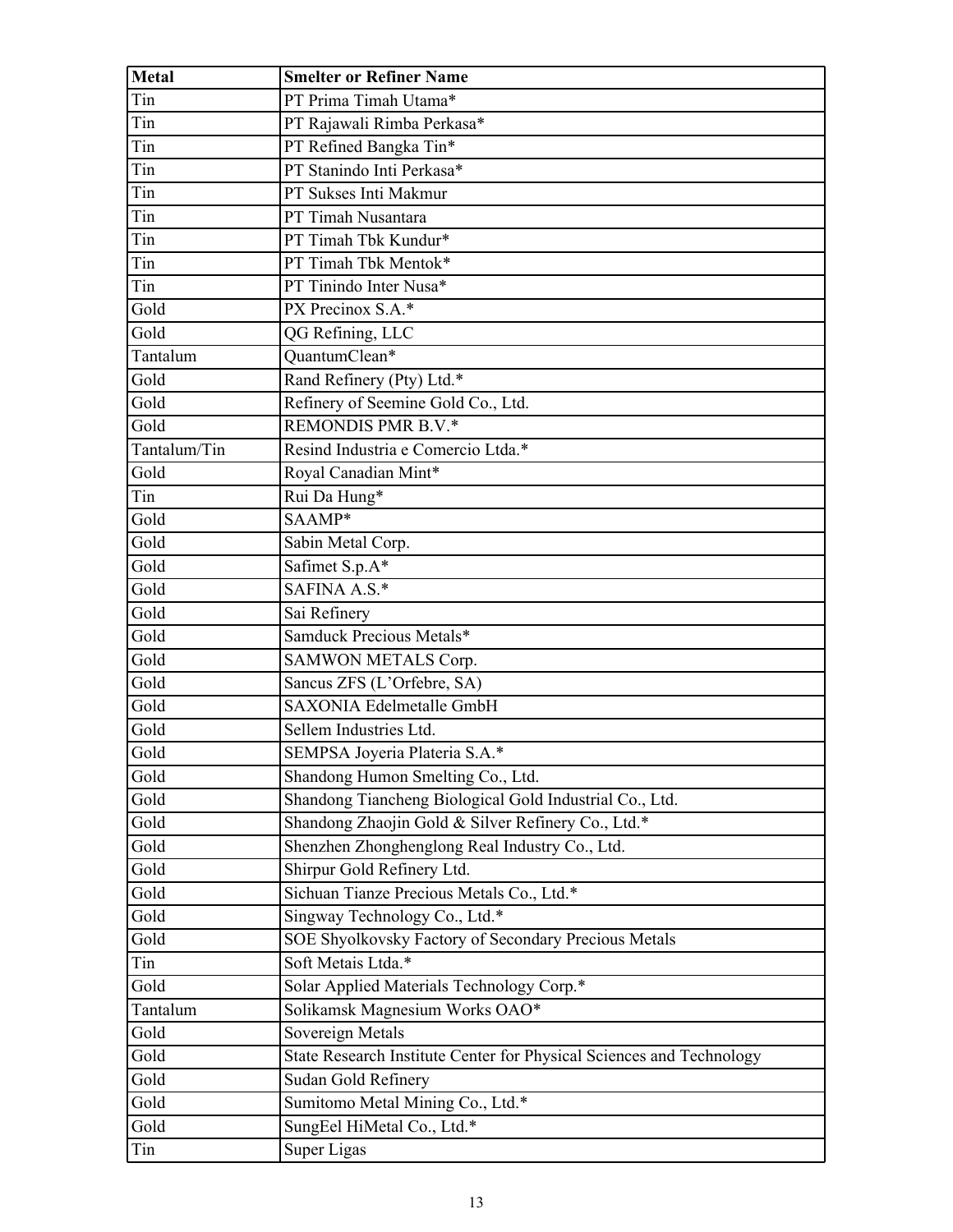| <b>Metal</b>      | <b>Smelter or Refiner Name</b>                               |
|-------------------|--------------------------------------------------------------|
| Gold              | $T.C.A S.p.A*$                                               |
| Tantalum          | Taki Chemical Co., Ltd.*                                     |
| Gold              | Tanaka Kikinzoku Kogyo K.K.*                                 |
| Tantalum          | TANIOBIS Co., Ltd.*                                          |
| Tantalum          | TANIOBIS GmbH*                                               |
| Tantalum          | TANIOBIS Japan Co., Ltd.*                                    |
| Tungsten/Tantalum | TANIOBIS Smelting GmbH & Co. KG*                             |
| Tantalum          | Telex Metals*                                                |
| Tin               | Thai Nguyen Mining and Metallurgy Co., Ltd.*                 |
| Tin               | Thaisarco*                                                   |
| Gold              | The Refinery of Shandong Gold Mining Co., Ltd.*              |
| Tin               | Tin Technology & Refining*                                   |
| Gold              | Tokuriki Honten Co., Ltd.*                                   |
| Gold              | Tongling Nonferrous Metals Group Co., Ltd.                   |
| Gold              | TOO Tau-Ken-Altyn*                                           |
| Gold              | Torecom*                                                     |
| Tin               | Tuyen Quang Non-Ferrous Metals Joint Stock Company           |
| Tantalum          | Ulba Metallurgical Plant JSC*                                |
| Gold              | Umicore Precious Metals Thailand*                            |
| Gold              | Umicore S.A. Business Unit Precious Metals Refining*         |
| Tungsten          | Unecha Refractory Metals Plant*                              |
| Gold              | United Precious Metal Refining, Inc.*                        |
| Gold              | Valcambi S.A.*                                               |
| Tin               | VQB Mineral and Trading Group JSC                            |
| Gold              | Western Australian Mint (T/a The Perth Mint)*                |
| Tin               | White Solder Metalurgia e Mineracao Ltda.*                   |
| Gold              | WIELAND Edelmetalle GmbH*                                    |
| Tungsten          | Wolfram Bergbau und Hutten AG*                               |
| Tungsten          | Xiamen Tungsten (H.C.) Co., Ltd.*                            |
| Tungsten          | Xiamen Tungsten Co., Ltd.*                                   |
| Tungsten          | Xinfeng Huarui Tungsten & Molybdenum New Material Co., Ltd.* |
| Tantalum          | XinXing Haorong Electronic Material Co., Ltd.*               |
| Gold              | Yamakin Co., Ltd.*                                           |
| Tantalum          | Yanling Jincheng Tantalum & Niobium Co., Ltd.*               |
| Gold              | Yokohama Metal Co., Ltd.*                                    |
| Tin               | Yunnan Chengfeng Non-ferrous Metals Co., Ltd.*               |
| Gold              | Yunnan Copper Industry Co., Ltd.                             |
| Tin               | Yunnan Tin Company Limited*                                  |
| Tin               | Yunnan Yunfan Non-ferrous Metals Co., Ltd.                   |
| Gold              | Zhongyuan Gold Smelter of Zhongjin Gold Corporation*         |

\*Smelter or refiner certified by the RMI, LBMA or RJC